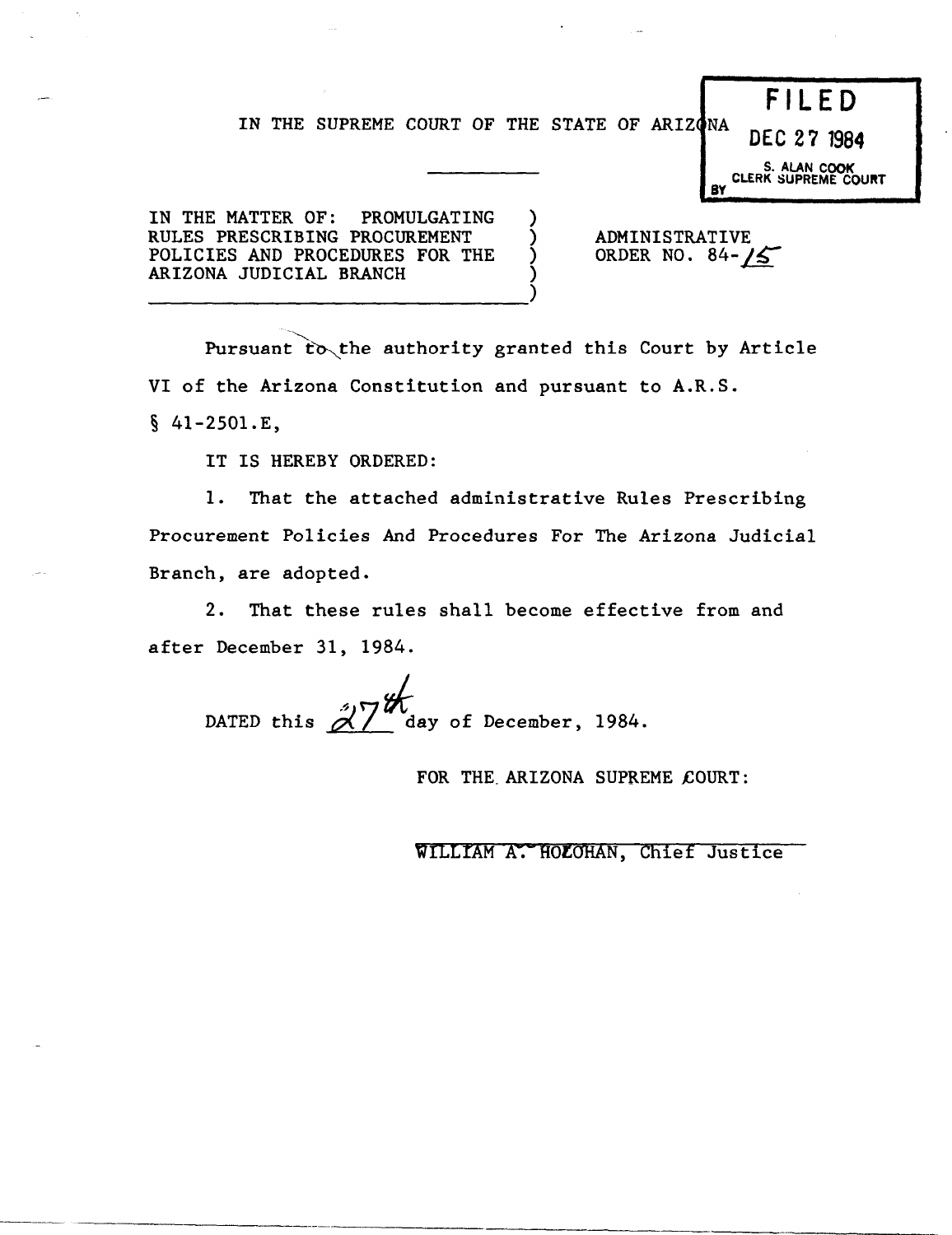## RULES PRESCRIBING PROCUREMENT POLICIES AND PROCEDURES FOR THE JUDICIAL BRANCH

- 1. The purposes of these rules are to:
	- a. Establish a procurement policy by the Judicial Branch in accord with the provisions of A.R.S.  $\S$  41-2501.E.
	- b. Allow for the continued development of procurement policies and practices for the Arizona Judicial Branch.
	- c. Make as consistent as possible the procurement policies and practices among the various courts of the Arizona Judicial Branch.
	- d. Provide for increased public confidence in the procedures followed in public procurement.
	- e. Provide for the fair and equitable treatment of all persons who deal with the procurement system of the Arizona Judicial Branch.
	- f. Provide economies, where possible, in Judicial Branch procurement activities.
	- g. Foster effective broad-based competition within the free enterprise system regarding Judicial Branch procurement requirements.
	- h. Provide safeguards for the maintenance of a Judicial Branch procurement system of quality and integrity.
- 2. These rules apply only to procurements by the Arizona Judicial Branch initiated from and after December 31, 1984. Procurement policies and procedures of the Judicial Branch in effect prior to the effective date of these rules shall remain in effect until superseded by rules promulgated by the Supreme Court.
- 3. These rules apply to every procurement requiring expenditure of public monies, except that they do not apply to state subsidies, grants, contracts, or similar financial agreements between the Supreme Court and any court of the Arizona Judiciary or any financial agreement made pursuant to law, the Arizona Constitution, or other order or rule of the Supreme Court.

-1-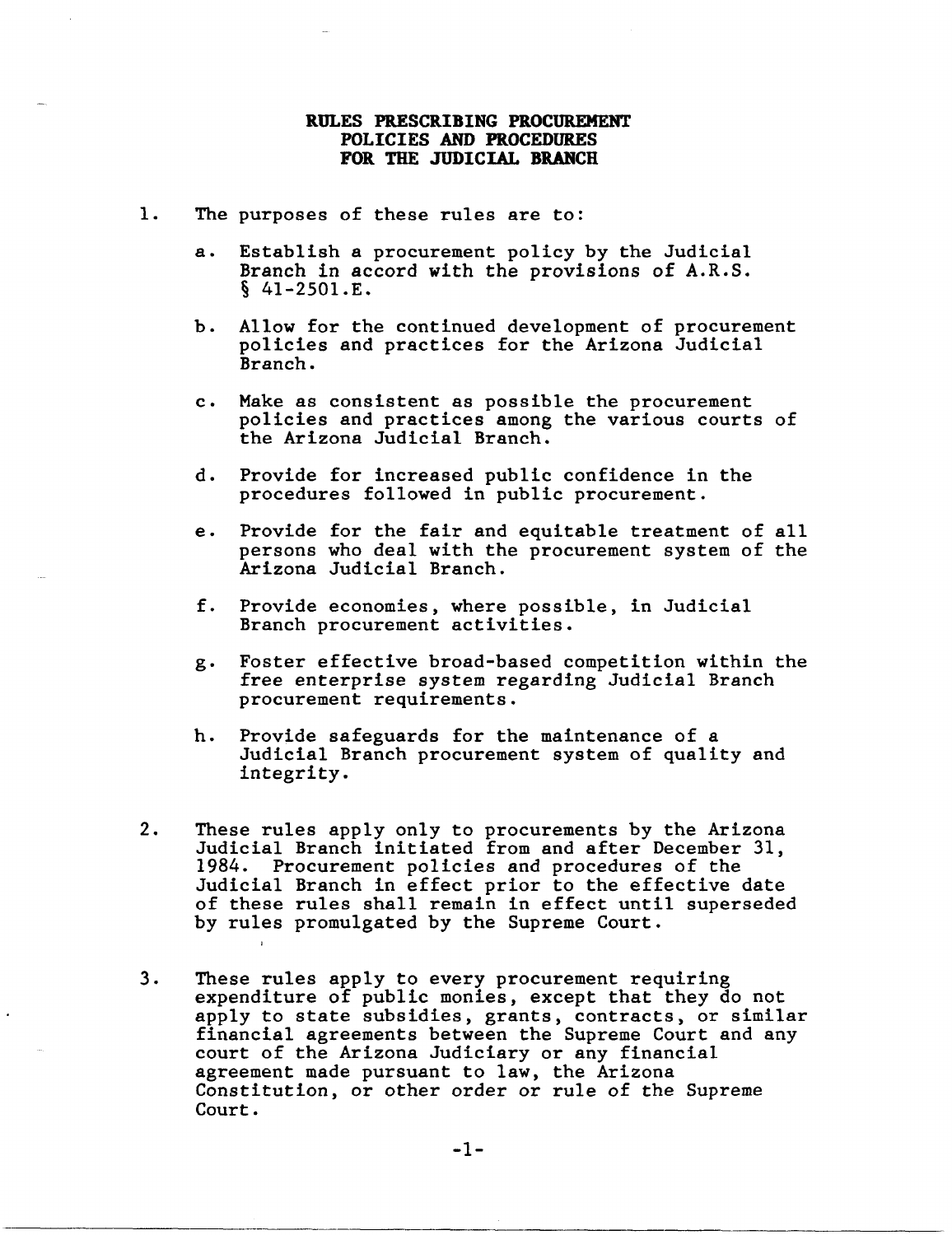- 4. These rules apply to the Arizona Supreme Court, to the Arizona Courts of Appeals, the Commission on Judicial Qualifications, and the Commissions on Appellate and Trial Court Appointments. As used in these rules, the term "Judicial Branch unit" means any of the above-named courts and commissions. These rules are substantially equivalent to the policies and procedures prescribed in Chapter 251, Laws of 1984.
- 5. These rules shall not apply to contracts entered into by the Supreme Court pursuant to A.R.S. § l2-l08.A to have published and printed the report of decisions of the Supreme Court and Courts of Appeals. These rules shall not apply to other published and printed material related to the Supreme Court's constitutional rule-making authority, administrative supervision over all the courts of the state, and any other constitutional responsibility.
- 6. Agreements negotiated by legal counsel representing the Judicial Branch in settlement of litigation or threatened litigation are exempt from the provisions of these rules.
- 7. For purposes of these rules and where applicable and not inconsistent with these rules, the definitions contained in A.R.S. § 41-2503 may be applied when suitable. In addition, the following definitions are adopted:
	- a. "Respective designee" means the Administrative Director of the Courts for the Supreme Court, including all budgets under its supervision, the Clerks of the Court for the Courts of Appeals, and the Executive Director for the Commission on Judicial Qualifications.
	- b. "Person", in addition to the definition contained in A.R.S. § 41-2503(14), shall also include all courts subject to the Supreme Court's administrative supervision pursuant to Article VI, Section 3 of the Arizona Constitution.
	- c. "Days" mean calendar days and shall be computed pursuant to A.R.S. § 1-243.
	- d. "Legal counsel" means a person licensed as an attorney pursuant to l7A A.R.S. Supreme Court Rules, Rule 27.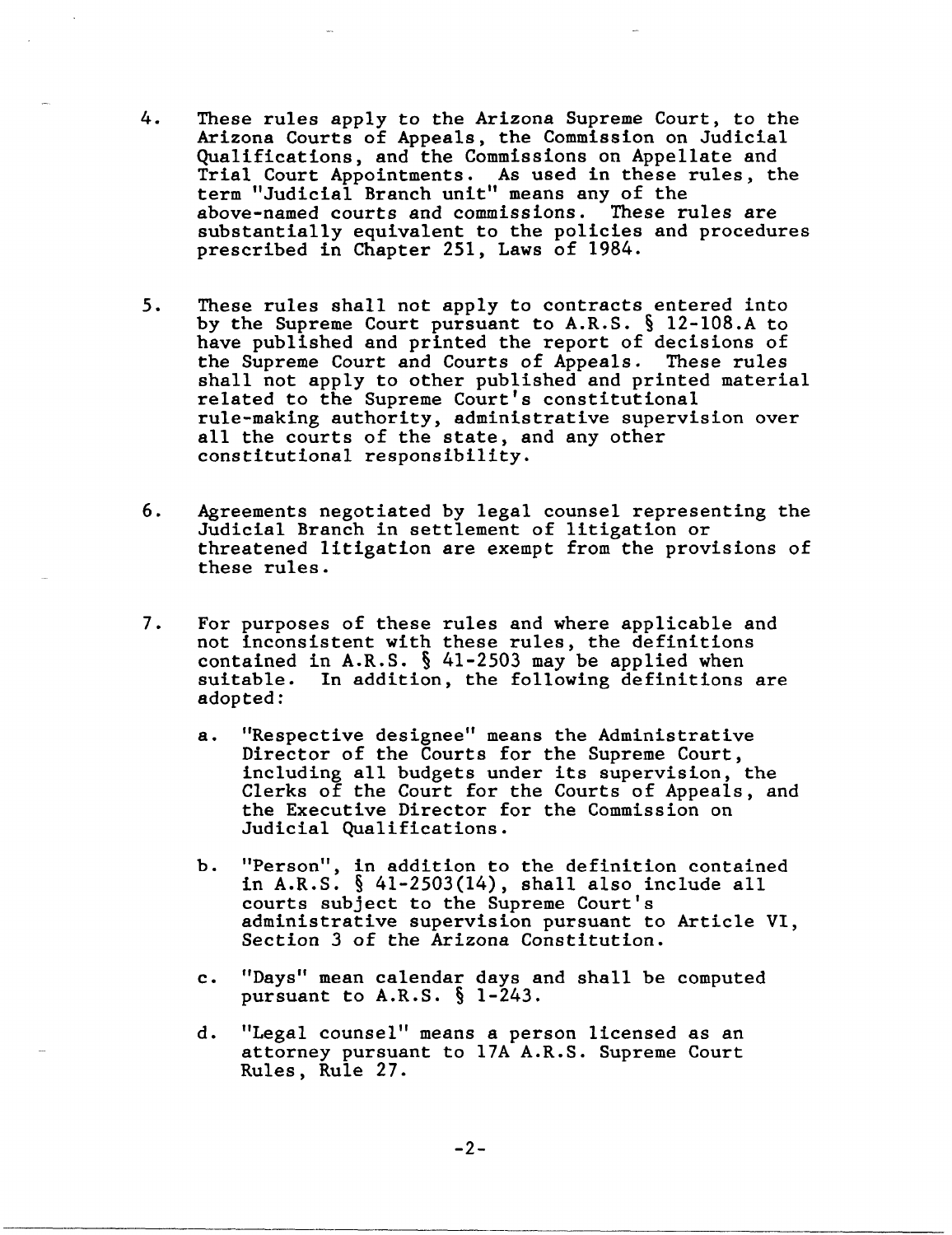- e. "May" denotes the permissive.
- f. "Shall" denotes the imperative.
- g. "Chief Justice" means the Chief Justice of the Arizona Supreme Court.
- h. "Chief Judge" means the Chief Judge of each division (Division One and Two) of the Arizona Court of Appeals.
- i. "Administrative Director" means the Administrative Director of the Courts.
- j. "Clerks of the Court" means the Clerk of the Court for each division of the Arizona Courts of Appeals.
- k. "Executive Director" means the Executive Director for the Commission on Judicial Qualifications.
- 1. "Commission Chairman" means the Chairman of the Commission on Judicial Qualifications.
- 8. The Administrative Director may adopt other administrative practices and procedures, not inconsistent with these rules, governing the procurement and management of all materials, services and construction to be procured by the Judicial Branch, including the disposal of materials.
- 9. The respective designee for each Judicial Branch unit shall serve as its central procurement officer.
- 10. Except as otherwise provided in these rules, the respective designee for each Judicial Branch unit shall, in accordance with these rules:
	- a. Procure or supervise all procurements.
	- h. Establish guidelines for the management of all inventories of materials.
	- c. Sell, trade or otherwise dispose of surplus materials.
- 11. The respective designee for each Judicial Branch unit may delegate authority for administration of these rules to members of their staff.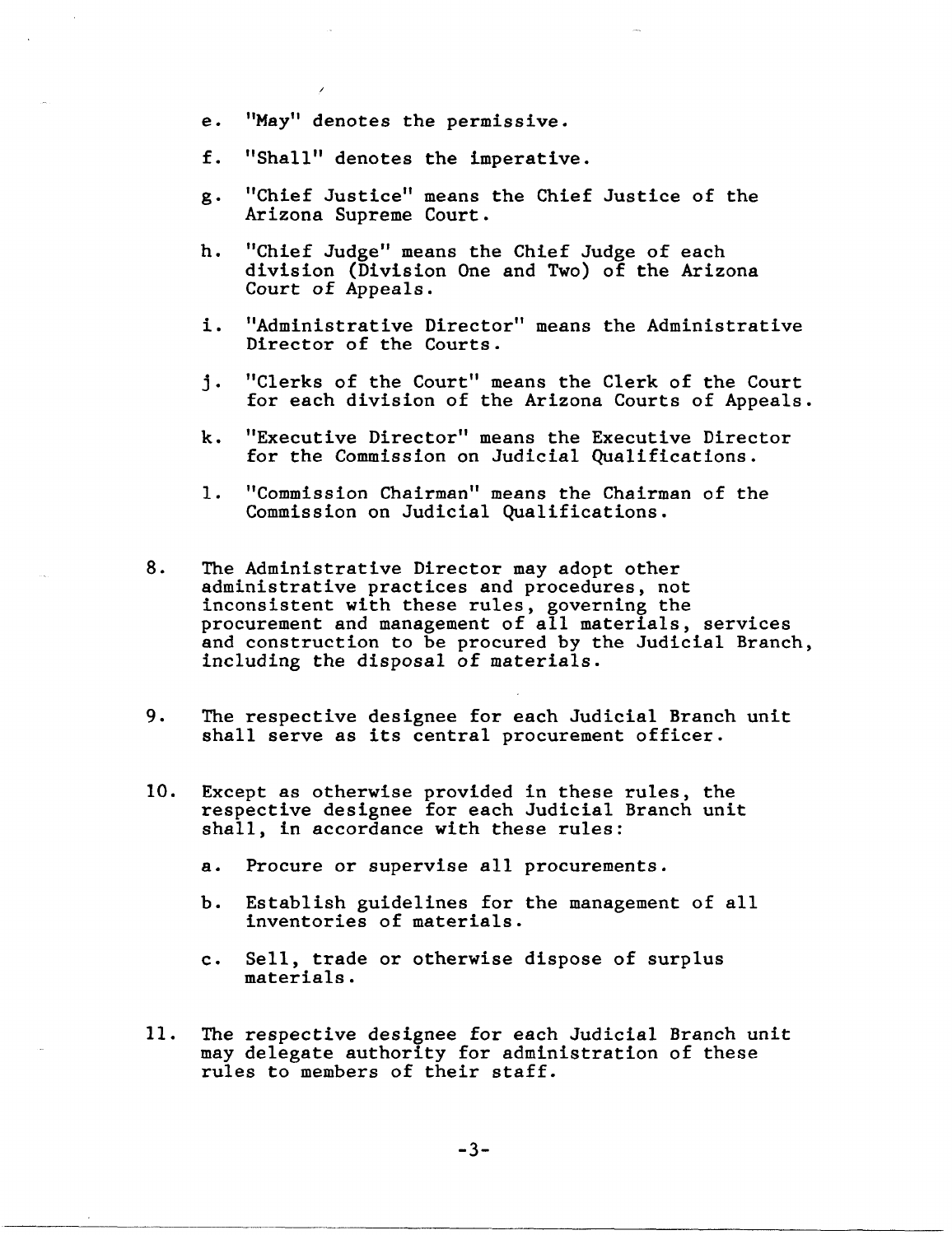- 12. Payment for any services procured under these rules shall not be made unless pursuant to a written contract.
- 13. For purposes of these rules and where applicable and not inconsistent with these rules, the definitions contained in A.R.S. § 41-2531, Chapter 251, Laws of 1984 may be applied when suitable.
- 14. Contracts shall be awarded by competitive sealed bidding, except as provided in these rules.
- 15. For competitive sealed bidding a document shall be prepared entitled "invitation for bid", which shall be made available to prospective bidders. This document shall include a purchase description, time and place for publicly opening the bids, and the evaluation criteria.
- 16. Adequate public notice of the invitation for bids shall be given a reasonable time before the date set forth in the invitation for the opening of bids. Adequate notice may include publication one or more times in a newspaper of general circulation a reasonable time before bid opening. If the invitation for bids is for the procurement of services other than those described in A.R.S. 41-2513 and 41-2578, such notice shall include publication in a newspaper within this state with an accumulated circulation of at least sixty-five thousand subscribers for two publications not less than six nor more than ten days apart. The second publication shall be not less than two weeks before bid opening.
- 17. Bids shall be opened publicly at the time and place designated in the invitation for bids. The amount of each bid, together with the name of each bidder shall be recorded. This record shall be open to public inspection at the bid opening. The bids shall be open for public inspection after a contract is entered into. Where the bidder designates and the Judicial Branch unit concurs, trade secrets or other proprietary data contained in the bid documents shall remain confidential.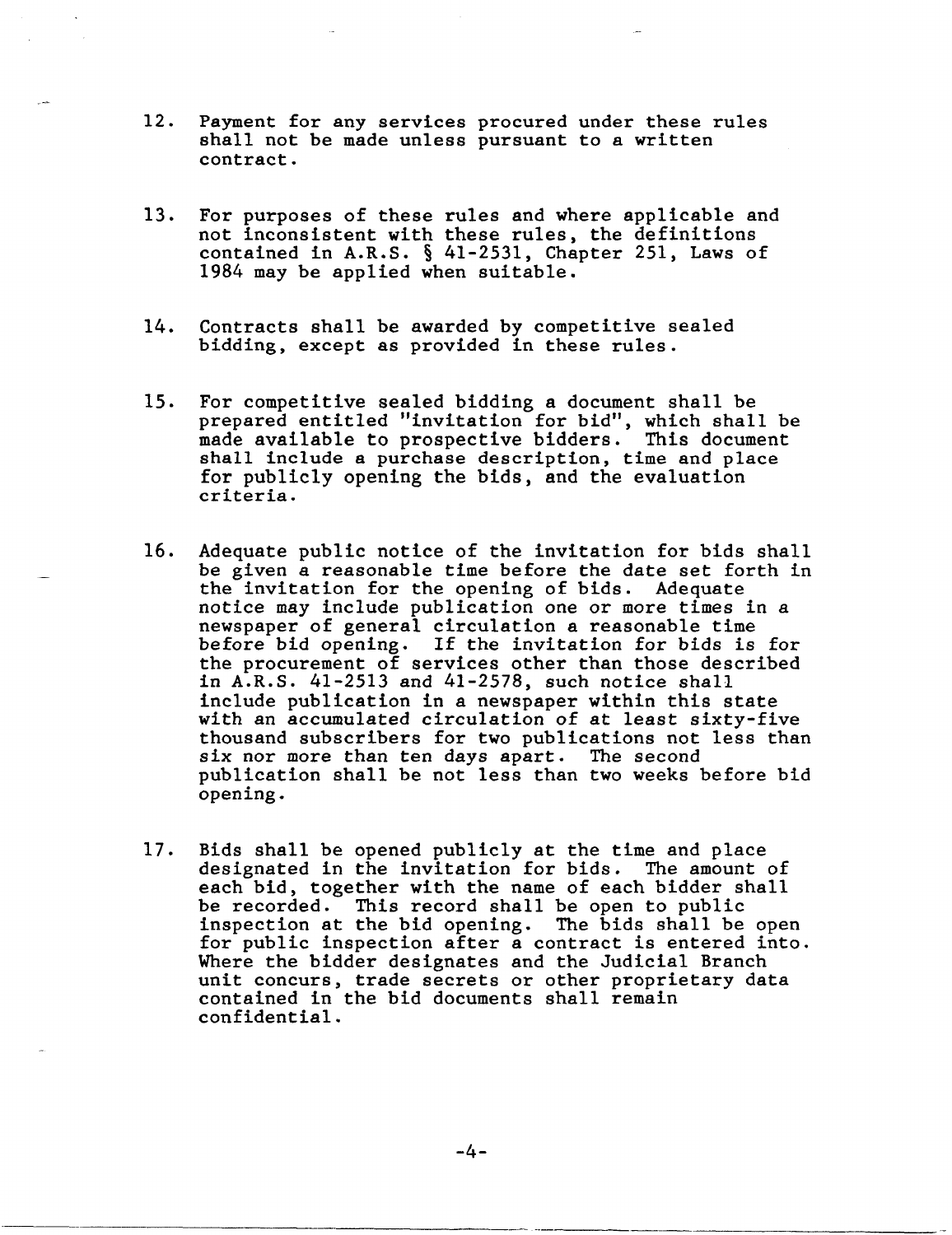- 18. Bids shall be unconditionally accepted without alteration or correction, except as authorized in rule 19. Bids shall be evaluated based on the requirements set forth in the invitation for bids. No criteria may be used in bid evaluation that are not set forth in the invitation for bids.
- 19. Correction or withdrawal of erroneous bids before or within five days after bid opening, based on bid mistakes, may be permitted. In all other instances, after bid opening, no corrections in bid prices or other provisions of bids prejudicial to the interest of the Judicial Branch or fair competition shall be permitted. All decisions to permit the correction or withdrawal of bids, or to cancel awards or contracts based on bid mistakes, shall be supported by a written determination made by the respective designee of the Judicial Branch unit.
- 20. The contract shall be entered into with the lowest responsible and responsive bidder whose bid conforms in all material respects to the requirements and criteria set forth in the invitation for bids and the best meets the needs of the Judicial Branch unit. The amount of any applicable transaction privilege or use tax of a political subdivision of this state is not a factor in determining the lowest bidder if a competing bidder located outside of this state is not subject to a transaction privilege or use tax of a political subdivision of this state. If all bids for a procurement exceed available monies and the low responsive and responsible bid does not exceed such monies by more than five per cent, the Judicial Branch unit may in situations in which time or economic considerations preclude resolicitation of bids negotiate an adjustment of the bid price, including changes in the bid requirements, with the low responsive and responsible bidder, to bring the bid within the amount of available monies.
- 21. The multistep sealed bidding method may be used if the respective designee of the Judicial Branch unit determines in writing that it is not practical to initially prepare a definitive purchase description which is suitable to permit a contractual agreement based on competitive sealed bidding. An invitation for bids may be issued requesting the submission of technical offers to be followed by an invitation for bids limited to those bidders whose offers are determined to be acceptable under the criteria set forth in the first solicitation, except that the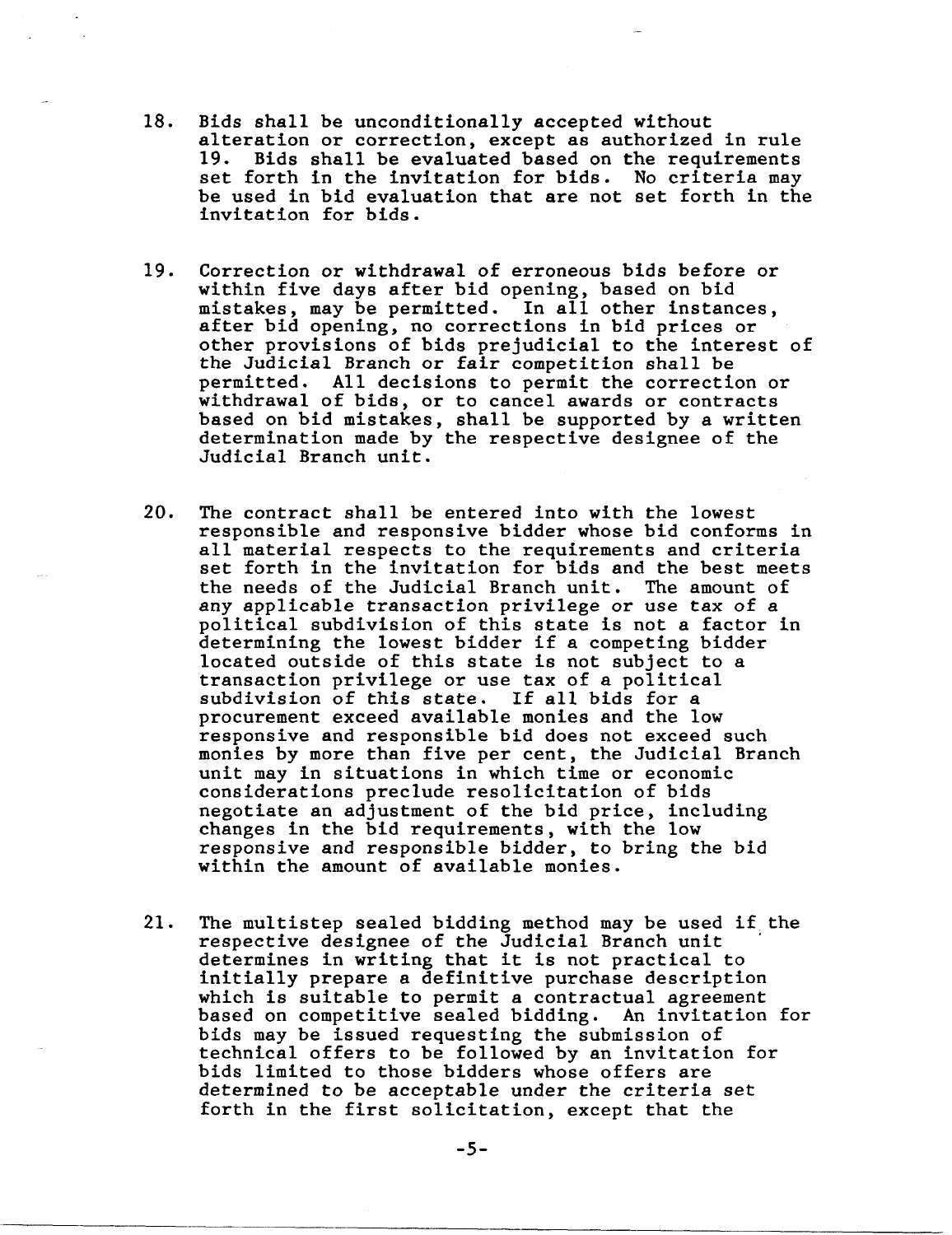multistep sealed bidding method shall not be used for construction contracts.

- 22. If, the respective designee of a Judicial Branch unit determines in writing that the use of competitive sealed bidding is either not practicable or not advantageous to the Judicial Branch unit, a contract may be entered into by competitive sealed proposals. The respective designee may. determine that it is either not practicable or not advantageous to the Judicial Branch unit to procure specified types of materials or services by competitive sealed bidding, except that the competitive sealed proposal method shall not be used for construction contracts.
- 23. Proposals shall be solicited through a request for proposals.
- 24. Adequate public notice of the request for proposals shall be given pursuant to rule 16.
- 25. Proposals shall be opened publicly at the time and place designated in the request for proposals. name of each offeror shall be publicly read and recorded. All other information contained in the proposals shall be confidential so as to avoid disclosure of contents prejudicial to competing offerors during the process of negotiation. The proposals shall be open for public inspection after a contract is entered into. Where the bidder designates and the Judicial Branch unit concurs, trade secrets or other proprietary data contained in the bid documents shall remain confidential.
- 26. To the extent feasible and possible, the request for proposals shall state in advance the relative importance of price and other evaluation factors.
- 27. If provided for in the request for proposals, discussions may be conducted with responsible offerors who submit proposals determined to be reasonably susceptible to permit a contractual agreement for the purpose of clarification to assure full understanding of, and responsiveness to, the solicitation requirements. Offerors shall be accorded fair treatment with respect to any opportunity for discussion and revision of proposals, and such revisions may be permitted after submissions and before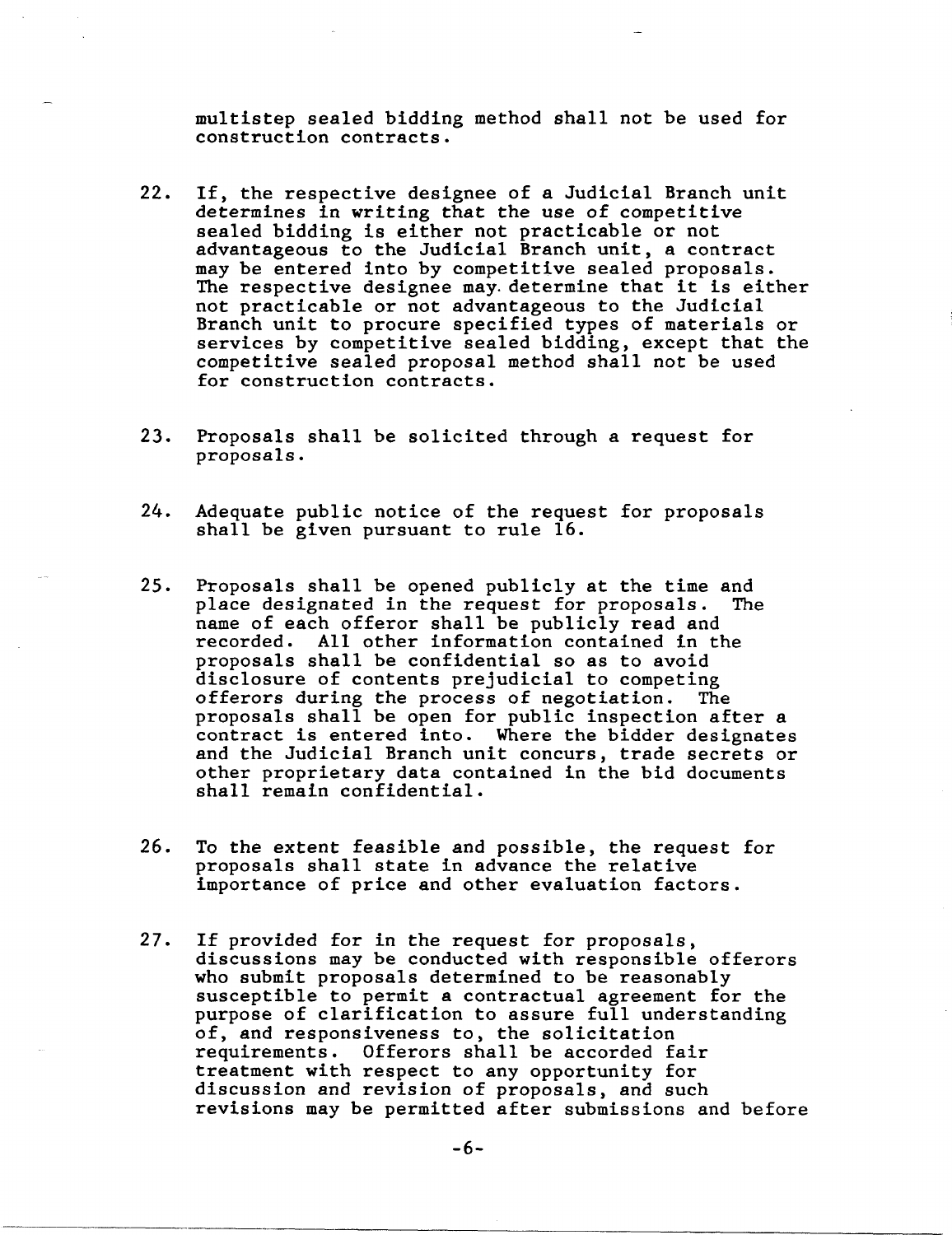finalization of a contract for the purpose of obtaining best and final offers. In conducting discussions, there shall be no disclosure of any information derived from proposals submitted by competing offerors.

- 28. The contract shall be entered into with the responsible offeror whose proposal is determined in writing to be the most advantageous to the Judicial Branch unit taking into consideration the evaluation factors set forth in the request for proposals and discussions pursuant to rule 27. No other factors or criteria may<br>be used in the evaluation. The amount of any be used in the evaluation. applicable transaction privilege or use tax of a political subdivision of this state is not a factor in determining the most advantageous proposal if a competing offeror located outside this state is not subject to a transaction privilege or use tax of a political subdivision of this state.
- 29. Any procurement of each Judicial Branch unit which does not exceed an aggregate dollar amount of five thousand dollars is exempt from the requirements of rules 14 and 22, except that procurements shall be as competitive as is practicable under the circumstances. Procurement requirements shall not be artificially divided or fragmented so as to constitute a purchase under this rule and to circumvent the source selection procedures required by rules 14 and 22. For purposes of these rules, "aggregate" shall mean the sum of any existing, current procurement requirement for like materials or services.
- 30. A contract may be entered into for procurements without competition, or resolicitation when bids or offers received are not acceptable under these rules, if the respective designee of the Judicial Branch unit, subject to the approval of the Chief Justice, Chief Judge or Commission Chairman, determines that no reasonable alternative sources exist. A written determination of the basis for the sole source procurement shall be included in the contract file.
- 31. Notwithstanding any other provision of these rules, the respective designee, subject to the approval of the Chief Justice, Chief Judge, or Commission Chairman, may make or authorize emergency procurements if there exists a threat to public health, welfare, or safety or if a situation exists which makes compliance with rules 14 or 22 impracticable, unnecessary or contrary to the public interest, except that such emergency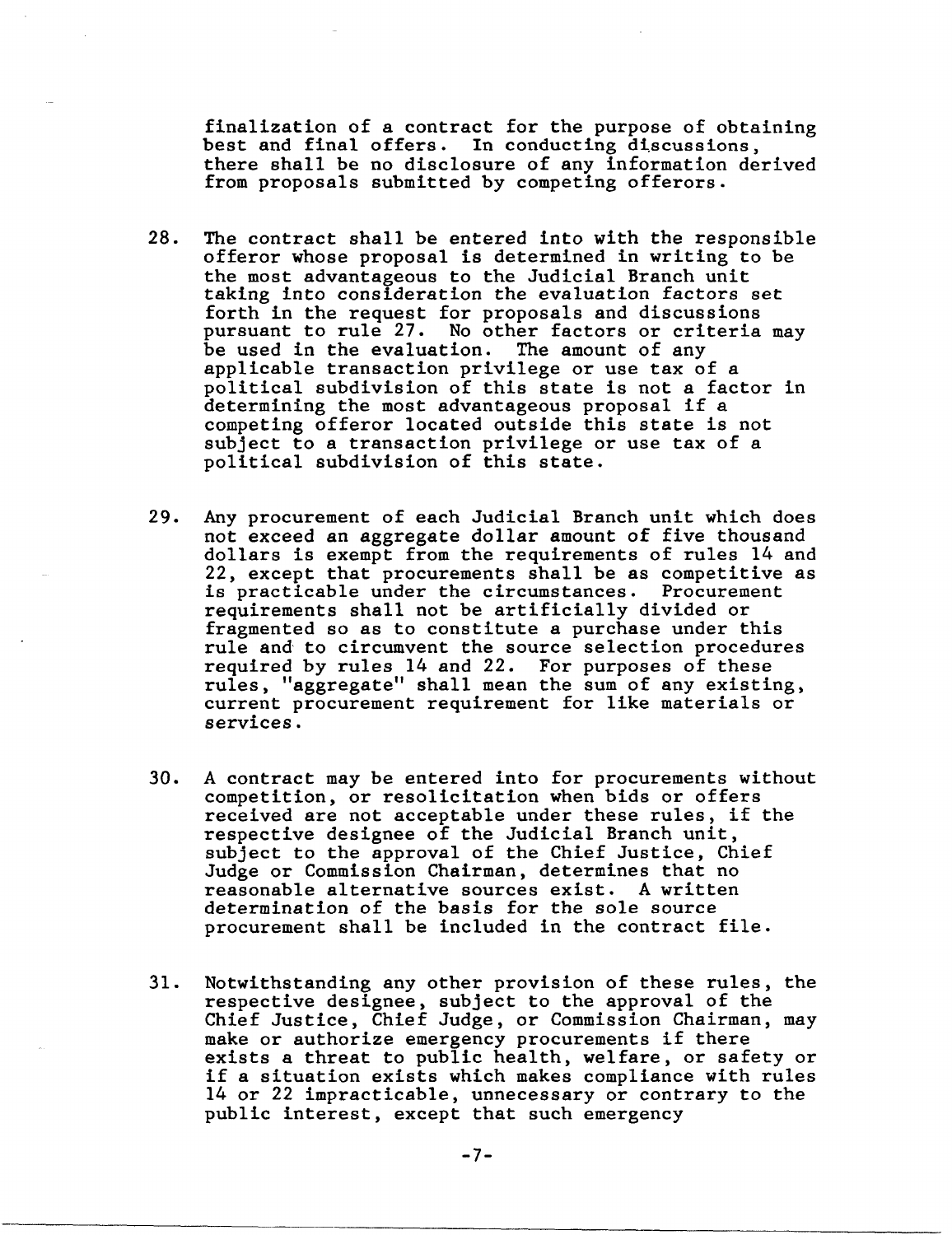procurements shall be as competitive as is practicable under the circumstances. A written determination of the basis for the emergency and the reason for the selection of the particular contractor shall be included in the contract file.

- 32. An invitation for bids or request for proposals may be cancelled or any or all bids or proposals may be rejected in whole or in part as may be specified in the solicitation if it is in the best interests of the Judicial Branch unit.
- 33. A written determination of nonresponsibility of a bidder or offeror may include, but not be limited *to,*  the unreasonable failure of a bidder or offeror to promptly supply information in connection with an inquiry with respect to responsibility. A finding of non-responsibility shall constitute grounds for rejection of the bid or offer. A finding of nonresponsibility shall not be construed as a violation of the rights of any person.
- 34. Information furnished by a bidder or offeror pursuant to these rules shall not be disclosed outside of the Judicial Branch except to law enforcement agencies without prior written consent by the bidder or offeror.
- 35. A Judicial Branch unit may require the submission of security to guarantee faithful bid and contract performance. The amount and type of security required for each contract shall be in the sole discretion of the Judicial Branch unit. The requirement for security shall be included in the invitation for bids or request for proposals.
- 36. For purposes of these rules, and where applicable and not inconsistent with these rules, the provisions of A.R.S. § 41-2543, Chapter 251, Laws of 1984, may be applied.
- 37. Subject to the limitations of these rules, any type of contract which will promote the best interests of the Judicial Branch may be used, except that the use of a cost-plus-a-percentage-of-cost contract is prohibited. A cost-reimbursement contract may be used only if a determination is made in writing that such contract is likely to be less costly to the Judicial Branch than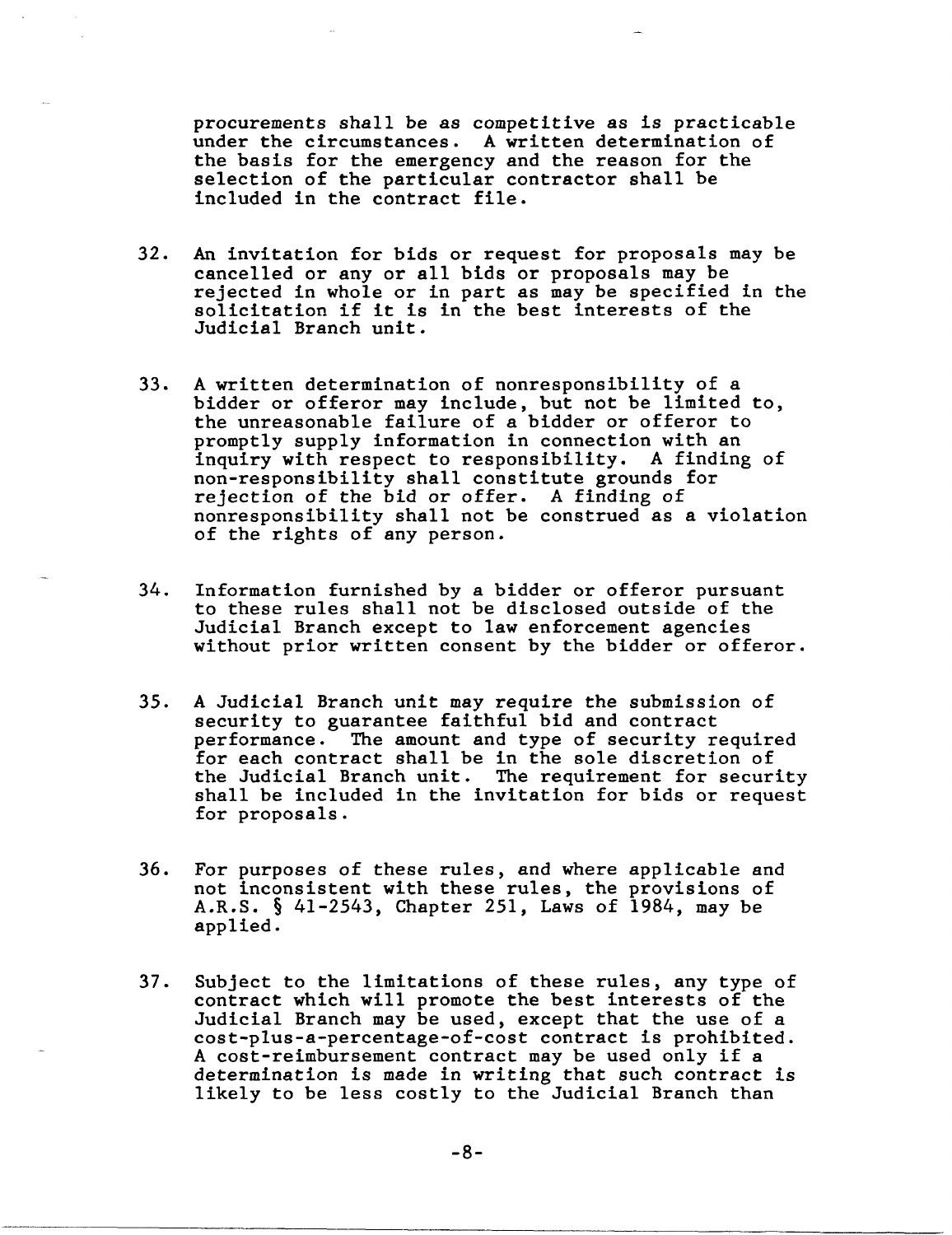any other type or that it is impracticable to obtain the procurement required except under such a contract.

- 38. No cost-reimbursement contract shall be used unless the proposed contractor certifies in writing that the contractor's accounting system is adequate to allocate costs, and the Judicial Branch unit is satisfied as to the validity of the certification.
- 39. Unless otherwise provided by law, a contract for materials or services may be entered into for a period of time exceeding one year, provided the length of any contract exceeding one year and conditions of renewal or extension, if any, are included in the solicitation and monies are available for the first fiscal period at the time of contracting. The respective designee of the Judicial Branch unit shall determine in writing that such a contract would be advantageous to the Judicial Branch. Contracts exceeding one year shall be subject to the provisions of rules 40 and 41.
- 40. Contracts having a duration exceeding one year shall only be utilized if the respective designee of the Judicial Branch unit determines in writing that:
	- a. Requirements giving rise to the contract are reasonable and continuing.
	- b. Such a contract, in their best judgment, will serve the best interests of the Judicial Branch unit by encouraging effective competition or otherwise promoting economies in procurement and expenditures.
- 41. If monies are not appropriated or otherwise made available to support continuation of performance in a subsequent fiscal period, the contract shall be cancelled. Subject to the availability of funds, costs for materials and services rendered up to the date of cancellation and cancellation costs may be paid, pursuant to the terms of the contract.
- 42. The Judicial Branch unit may at reasonable times inspect or cause to be inspected the part of the plant or place of business of a contractor or any subcontractor which is related to the performance of any contract or proposed contract.

-9-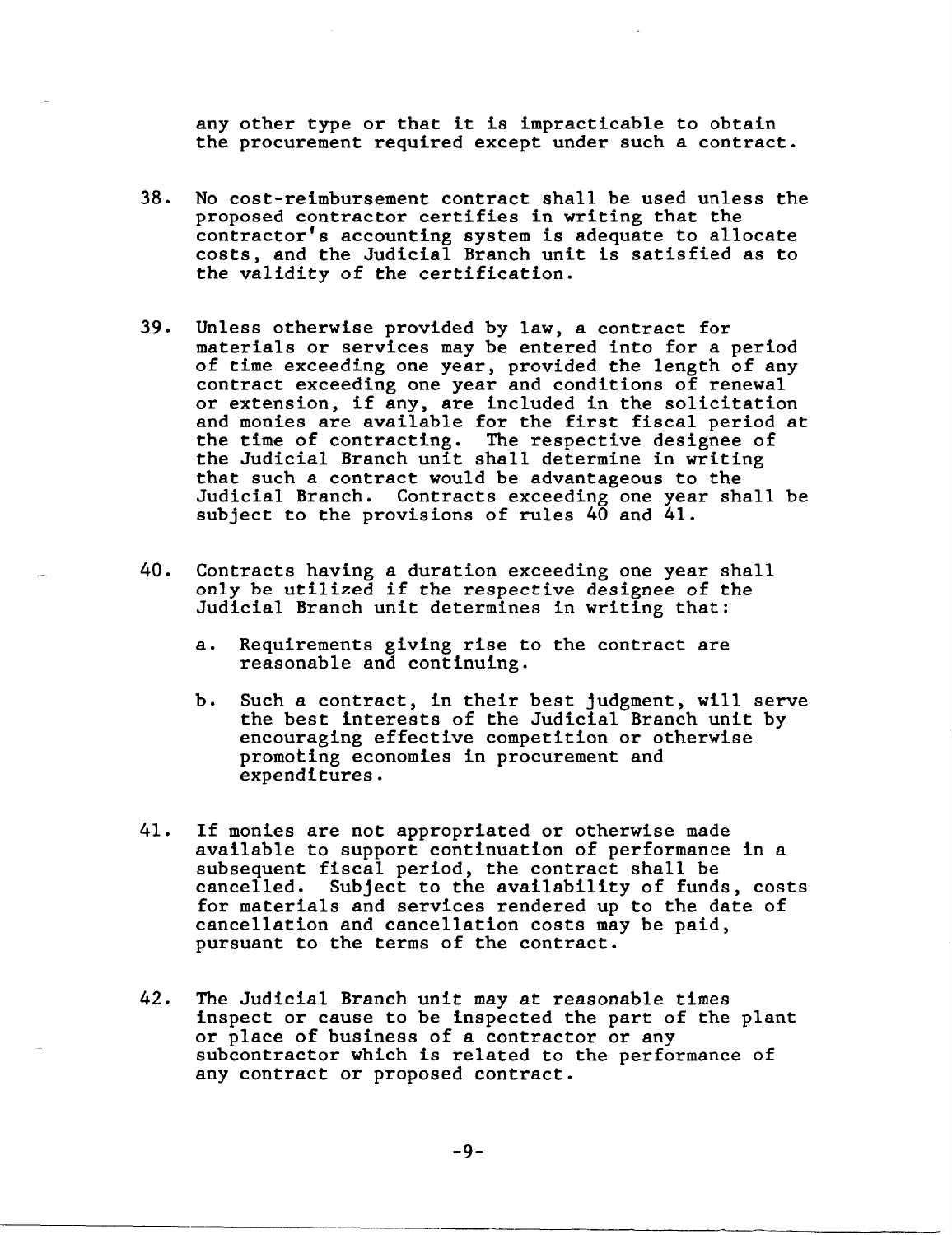- 43. A Judicial Branch unit may, at reasonable times and places, audit or cause to be audited the books and records of any person who submits cost or pricing data as provided in these rules to the extent that the books and records relate to the cost or pricing data. Any and records relate to the cost or pricing data. person who receives a contract, change order or contract modification for which cost or pricing data is required shall maintain the books and records that relate to the cost or pricing data for three years from the date of final payment under the contract, unless a shorter period is otherwise authorized in writing by the respective designee of the Judicial Branch unit.
- 44. A Judicial Branch unit is entitled to audit or cause to be audited the books and records of a contractor or any subcontractor under any contract or subcontract to the extent that the books and records relate to the performance of the contract or subcontract. The books and records shall be maintained by the contractor for a period of three years from the date of final payment under the prime contract and by the subcontractor for a period of three years from the date of final payment under the subcontract, unless a shorter period is otherwise authorized in writing by the respective designee of the Judicial Branch unit.
- 45. All procurement records shall be retained and disposed of by each Judicial Branch unit in accordance with records retention schedules adopted by the Administrative Director of the Courts.
- 46. The respective designee for each Judicial Branch unit shall maintain a record listing all contracts in excess of thirty thousand dollars made under rules 30 or 31 for a minimum of five years. The record shall contain each contractor's name, the amount and type of each contract, and a general description of the materials, services, or construction procured under each contract.
- 47. For purposes of these rules, "specification" means any description of the physical or functional characteristics, or of the nature of a material, service or construction item. Specification may include a description of any requirement for inspecting, testing or preparing a material, service or construction item for delivery.